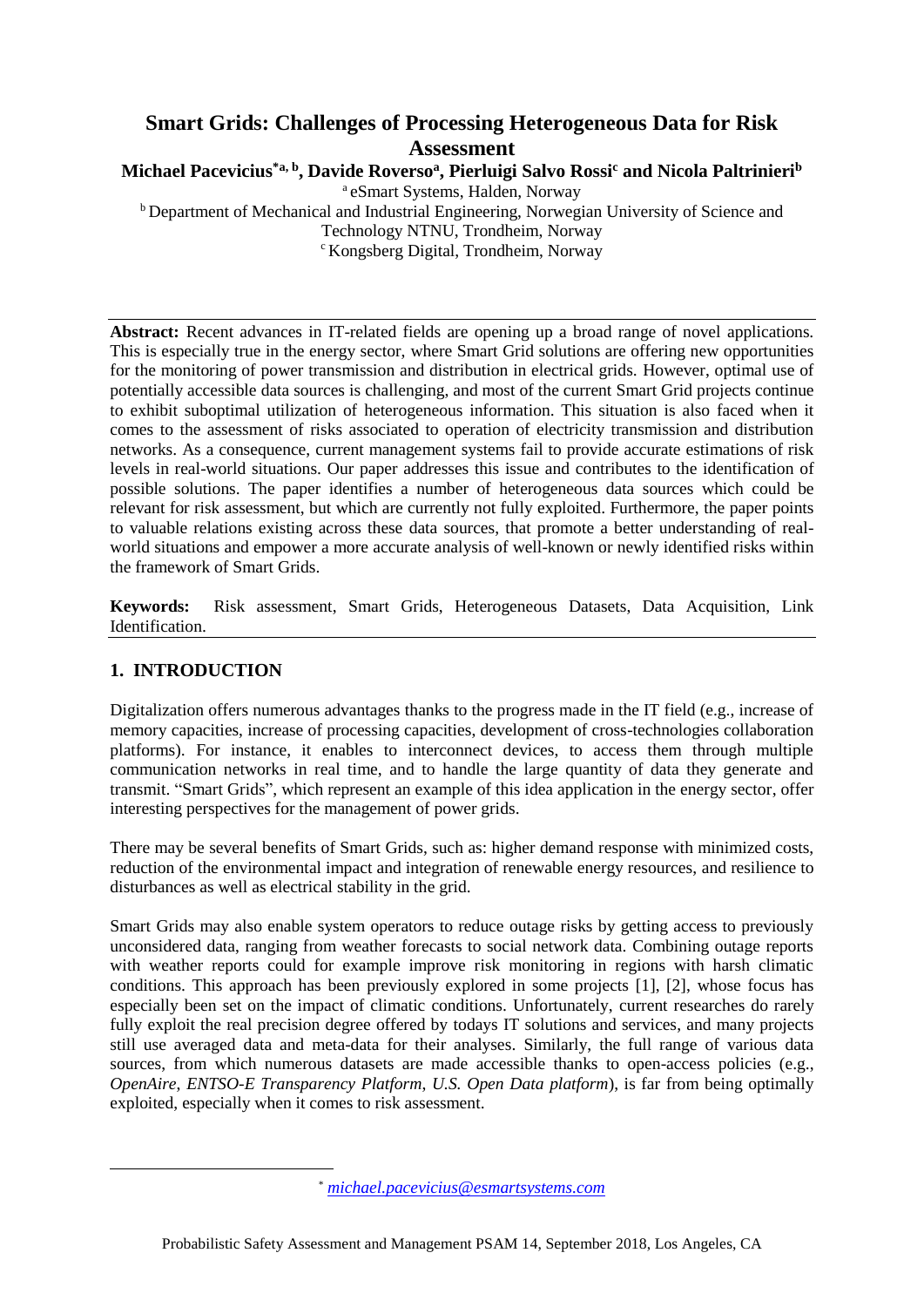This challenge is demonstrated by three main arguments:

1. The available frameworks and standards from industrial risk management (e.g., *CSA Q850-97*, *ISO 31000:2009*, *NORSOK Z-013*) are generally overlooked when it comes to the study of Smart Grids. Furthermore, only a few studies propose effective solutions enabling, based on internal as well as external factors, dynamic updates of a risk management framework [3]. This reduces the advantages that can be derived from actual digitalization and hinders the exploitation of the real-time feature offered by Smart Grids.

2. Although Probabilistic Safety Assessment (PSA) approaches advocate for the constitution of crossdisciplinary expert teams (which may include systems analysts, PSA specialists, operators and operational analysts, data scientists and human factor analysts [4]), risk analysis is mainly based on collections of operating and maintenance data, without taking advantage of additional accessible data. In fact, enlarging the horizon of the observations, in association with new data sources, could allow controllers to detect, observe and potentially predict slow, long-term and non-trivial phenomena (e.g., mechanical fatigue, corrosion, dust accumulation) increasing the failure probabilities.

3. The lack of cross-disciplines experts hinders decision makers from identifying relevant links between data sources, compromising the recognition of efficient combinations of data sources.

There is thus need for new methods enabling continuous and effective integration of heterogeneous data for accurate risk assessment predictions. For this reason, this paper focuses on the first phases of Smart Grid dynamic risk management: collection and combination of relevant datasets. It is constructed as follows. Following the present introduction, the second section reviews the main concepts defining the Smart Grid technology. It describes Smart Grids, mentions the role of the mains organizations, committees and work groups focusing on the topic, and lists the main challenges faced. The third section focuses on the risk dimension in the context of Smart Grids. It shows how the utilization of Smart Grid technologies affects the risk level in the context of power grid management. It continues by pointing out the role the treatment of heterogeneous datasets can have in this context and underscores the importance of the *Common Information Model* (CIM). It finally brings forward work initiated by different research groups on the use of heterogeneous data for risk assessment in power grids. Section 4 describes the investigation procedure. It reminds the main objectives of our work and shortly describes the principles followed to reach our goal. Section 5 describes the results of this paper. It reports a list of diverse data sources newly identified as being relevant for the enhancement of risk assessment, and provides knowledge for merging this information. Section 6 (discussion) highlights the way forward for risk reduction in Smart Grids, but also provides understanding on what remains to be done in the field. The last section (conclusion) shortly reviews the paper and finally concludes our work.

### **2. OVERVIEW OF SMART GRIDS**

The emergence of the first automatic meters and the broadening of SCADA (Supervisory Control And Data Acquisition) technologies in power grids represent the first examples of Smart Grid concepts. Since the creation of the *European Smart Grids Technology Platform* by the European Commission [5], Smart Grids have gained increasing attention and represent nowadays a well-known topic.

Different definitions are given to Smart Grids by scientific literature and industry [6]–[9]. However, they can be summarized as follows:

The basic concept of a Smart Grid is to optimize the production, transmission and consumption of power and information between the different elements (devices & actors) involved in it. For this purpose, it makes use of the progresses made in the information and communication technology (ICT) sector, as well as those made in the industry of electronic components. Thanks to these advances, it is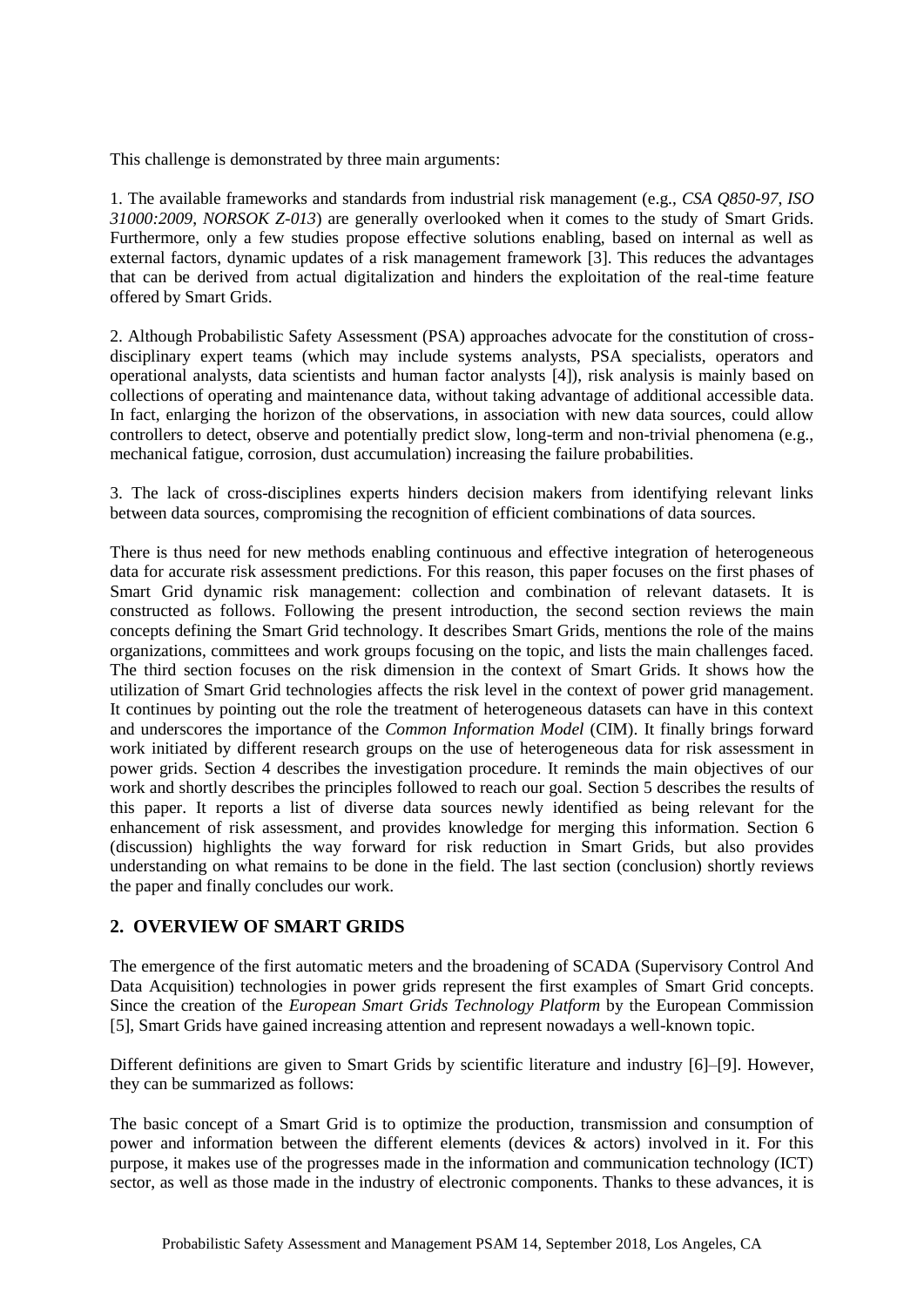possible to integrate modern technologies (e.g., photovoltaic panels, batteries, smart meters and other types of devices made accessible through the use of connected sensors) into an existing power grid. This eases and automates management for a number of tasks, such as production coordination, energy distribution and power consumption.

A broadening range of communication channels (internet, satellite, etc.) enable real-time access to the large amount of generated data. The high-resolution picture of interconnected devices that is given empowers improved analyses, finer forecasts of future consumption trends and better predictions of potential outages.

The utilization of low-carbon alternatives for power production (solar panels, wind turbines, water turbines, etc.) and the expanded utilization of batteries have led to a shift from a centralized to a distributed repartition of the production sites. The gained autonomy has, in combination with the intelligence integrated in the power grid, boosted the emergence of micro-grids, which are capable to be islanded and reconnected ("split & merge") to external parts of the network without major disturbances.

Micro-grids present multiple advantages: (1) they provide flexibility in case of outages and enable to maintain power supply during programmed maintenance tasks; (2) the technologies utilized can rapidly be implemented and assimilated; (3) these same technologies can be used for shaving peaks under normal circumstances by compensating the needs of one another. In the same idea, Smart Grids have also the capacity to expand and assimilate new items without hardly impacting the general stability of the grid ("integrate as you grow"). This is enabled by the flexibility acquired, which has led to a dynamization and a decentralization of the decision making. As a consequence, end-users are more involved and share henceforth management responsibilities with power companies, to which they are now capable to smartly and easily provide positive and negatives feedbacks. End-users do not anymore only represent passive consumption nodes, but they become active actors and turn themselves into deciding prosumers (producer-consumer). This completely disrupts the flow management, especially because old infrastructures and protection systems – which were originally conceived to be unidirectional – have now to handle reverse flows of energy. In addition to the challenging multi-directional aspect of power management, multiple other stumbling blocks can also be enumerated when it comes to Smart Grids. A list of the most obvious ones is given in table 1.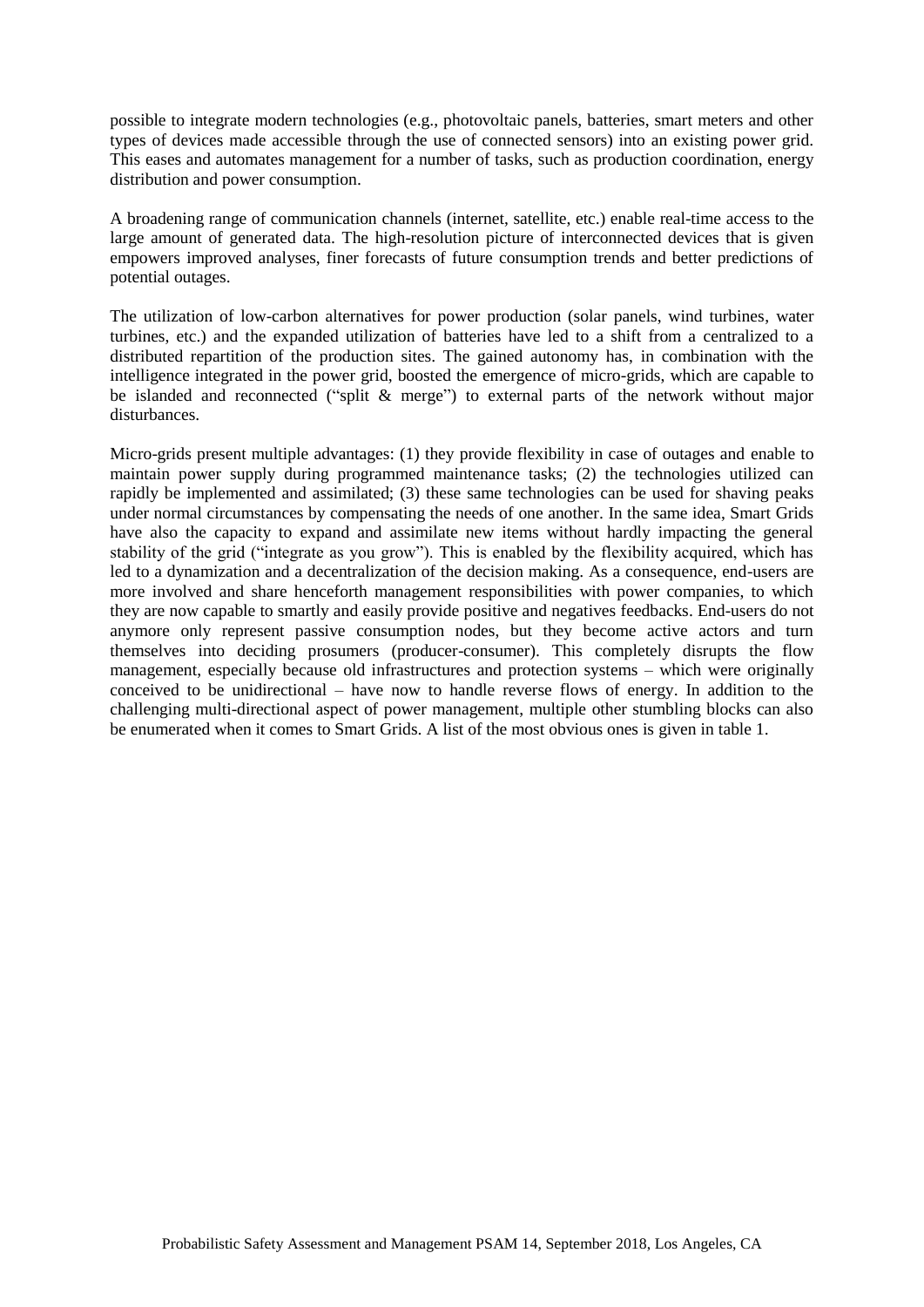| <b>Table 1: Most Important Challenges in Smart Grids</b> |  |  |  |  |  |  |  |
|----------------------------------------------------------|--|--|--|--|--|--|--|
|----------------------------------------------------------|--|--|--|--|--|--|--|

| $\overline{\mathbf{N}^{\circ}}$ | <b>Stumbling Blocks</b>                                                                                             |  |  |  |  |  |  |  |
|---------------------------------|---------------------------------------------------------------------------------------------------------------------|--|--|--|--|--|--|--|
| $\mathbf{1}$                    | between the main stakeholders<br>collaboration<br>and the interconnection of multiple<br>The                        |  |  |  |  |  |  |  |
|                                 | platforms/technologies can be hindered for compatibility reasons or because of conflicts of interest.               |  |  |  |  |  |  |  |
| $\overline{2}$                  | Although the integration of new technologies enables to compensate some of the fluctuations formerly                |  |  |  |  |  |  |  |
|                                 | existing in the power grid, such technologies can also themselves be responsible for new type of peaks.             |  |  |  |  |  |  |  |
|                                 | High spontaneous variations of power flows (e.g. because of clouds passing over a solar panel or sudden             |  |  |  |  |  |  |  |
|                                 | reduction of the wind intensity in a windfarm) might lead to failures in an aging infrastructure not                |  |  |  |  |  |  |  |
|                                 | conceived for such drastic fluctuations.                                                                            |  |  |  |  |  |  |  |
| 3                               | The data made accessible to the customer might lead them to change their habits into unknown ways,                  |  |  |  |  |  |  |  |
|                                 | which can imply unexpected variation and calls for new profiling analyses.                                          |  |  |  |  |  |  |  |
| $\overline{4}$                  | New types of variations might reduce the efficacity of older fault detection methods, localization methods          |  |  |  |  |  |  |  |
|                                 | and temporary proxy methods, which are based on assumptions of more stable behaviors in the grid.                   |  |  |  |  |  |  |  |
| 5                               | Smart Grids projects encounter classical big data challenges [10] and considerable analytical efforts need          |  |  |  |  |  |  |  |
|                                 | to be done in order to transform <i>data</i> into <i>information</i> . The lack of adapted tools often leads to the |  |  |  |  |  |  |  |
|                                 | ignoring of data because no proper method could enable them to be integrated [11].                                  |  |  |  |  |  |  |  |
| 6                               | Real-time or near-real-time access and analysis of data still concerns only a restricted number of                  |  |  |  |  |  |  |  |
|                                 | information sources. Much information remains post-transmitted and post-processed with more or less                 |  |  |  |  |  |  |  |
|                                 | high latency (from hours [e.g. with nightly updates of servers] to years [e.g. with the inspection for              |  |  |  |  |  |  |  |
|                                 | maintenance of distant power lines]).                                                                               |  |  |  |  |  |  |  |
| $\overline{7}$                  | Optimization techniques for the management of Smart Grids still need to be improved, especially because             |  |  |  |  |  |  |  |
|                                 | it is challenging to handle the exponentially growing number of assets integrated in the grid. Finding an           |  |  |  |  |  |  |  |
|                                 | optimum between production, transportation, storage and consumption of power in a distributed network               |  |  |  |  |  |  |  |
|                                 | is known to be a complicated task.                                                                                  |  |  |  |  |  |  |  |
| 8                               | The concept of Smart Grids is closely related to the concept of smart cities, where the management and              |  |  |  |  |  |  |  |
|                                 | optimization of water grids, gas pipelines and heating/cooling networks is similarly challenging. This              |  |  |  |  |  |  |  |
|                                 | might reinforce every one of the previously highlighted challenges.                                                 |  |  |  |  |  |  |  |

To address these numerous challenges, different work groups and committees have been constituted all over the world. Those can exist on global level (North America<sup>1</sup>, European Union<sup>2</sup>, Asia-Pacific Economic Cooperation<sup>3</sup> or even on larger level<sup>4,5</sup>), but many countries (Korea, Japan, Norway, France, Germany, etc.) do also have national energy regulation committees and Smart Grids associations supporting research in the field. These different organizations contribute to the spreading of knowledge around the topic of Smart Grids, by providing technical reports, protocols, knowledge about standards and by favoring open access demarches and cross-vendor-compatible solutions. The *Smart Electric Power Alliance* (SEPA) provides for example an interesting and regularly updated Catalog of Standards (CoS) on their webpage<sup>6</sup>, which enables one to rapidly be aware of the most relevant standards in the field of Smart Grids. The listed standards emanate from standardization organizations and research institutions (e.g., the *Electric Power Research Institute* (EPRI), the *National Institute of Standards and Technology* (NIST), the *International Electrotechnical Commission* (IEC), the *European Committee for Standardization* (CEN), the *European Committee for Electrotechnical Standardization (*CENELEC), the *European Tele-communications Standards Institute* (ETSI)), which permanently provide updates for old and new standards.

<sup>&</sup>lt;sup>1</sup> North American Electric Reliability corporation (NERC) Smart Grid Task Force

<sup>2</sup> EU Smart Grids Task Force

<sup>3</sup> Energy Smart Communities Initiative (ESCI)

<sup>4</sup> International Smart Grid Action Network (ISGAN)

<sup>5</sup> Global Smart Grid Federation (GSGF)

<sup>6</sup> <https://sepapower.org/knowledge/catalog-of-standards>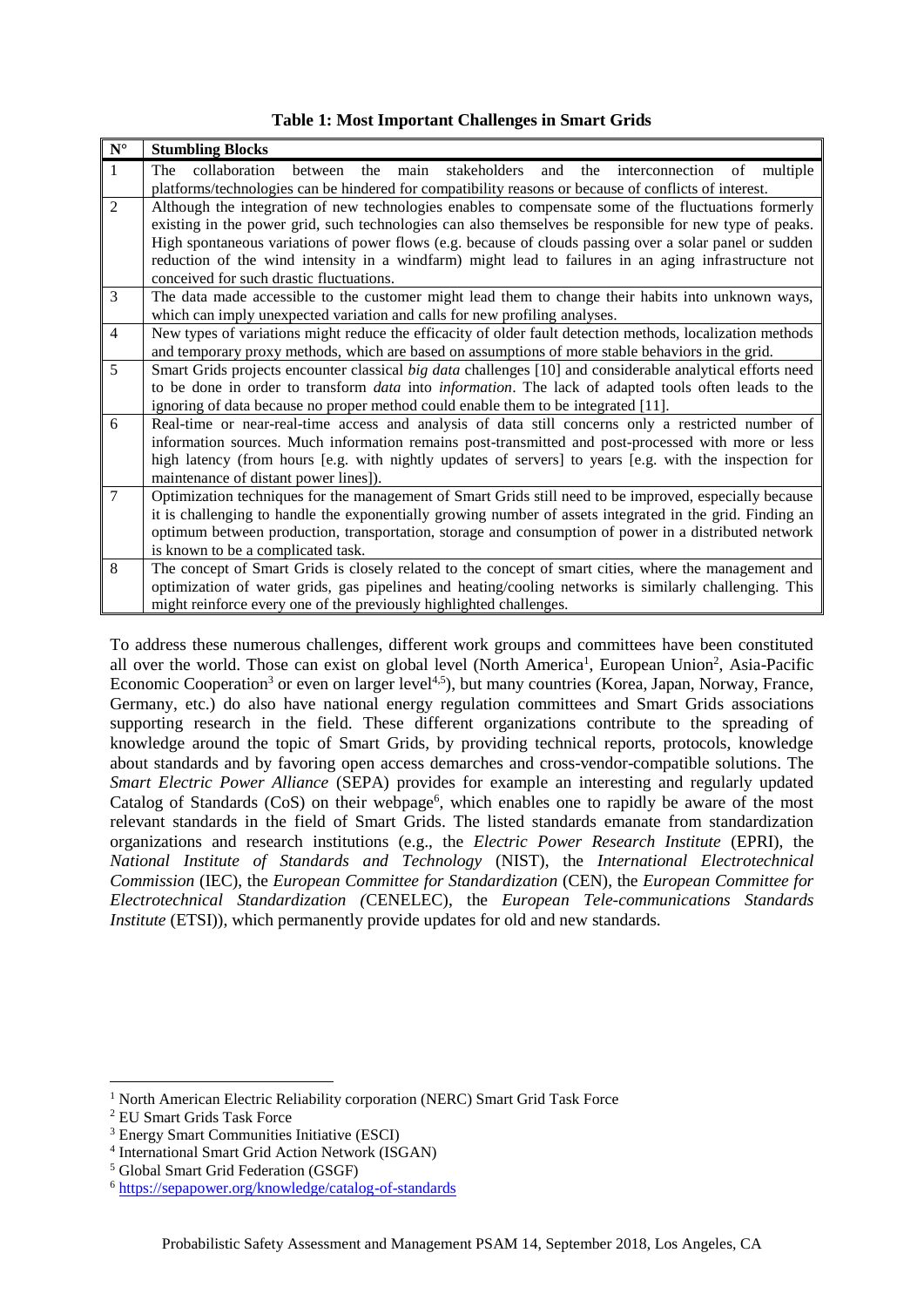## **3. RELEVANT RISKS & RELATED INFORMATION**

#### **3.1. Risks in the Power Sector**

*Kaplan* and *Garrick* [12] define the general notion of risk by characterizing the outcome of a specific action. More especially, they consider risk as a triplet of (1) a potential unwanted event, (2) its likelihood of occurrence and (3) the consequences of this event happening.

The veracity of the three dimensions depicting risk is dependent on the level of knowledge of a specific situation one may have at a specific moment. This defines the notion of uncertainty, which highlights the incapacity to perfectly characterize a scenario (some events are not anticipated; some probabilities are inadequately trusted; and some consequences are not foreseen). The process of risk assessment aims to reduce this uncertainty by periodically reviewing risky situations and suggesting barriers. Therefore, it uses tools such as the bow-tie diagram [13], which allow for identification and characterization of possible scenarios associated to a hazard [3]. Figure 1 schematically represents the principle of such a diagram. It shows how the hazard loss of control – also referred to as a critical event – can be prevented or mitigated by appropriate countermeasures. For this, it focuses on the risk lead by vegetation growing in the neighborhood of power lines, lists potential threats and consequences, and enumerates existing barriers.<sup>1</sup>



**Progress direction of unwanted scenarios** 

Multiple standards (e.g. *CSA Q850-97*, *ISO 31000:2009*, *NORSOK Z-013*) 2 support the process of risk assessment by providing frameworks and guidelines depicting the best practices in this field. These represent a solid basis for companies that aim to reduce the impact of unwanted and uncontrolled factors on their business.

Depending on what is at stake, power industry risk is expressed in different and often partial ways. For instance, potential socio-economical costs for stakeholders in the case of adverse event provide inputs for decision makers [14]. However, they only address the consequence factor from a financial perspective. Similarly, other methodologies focus on field-oriented indicators by evaluating the physical consequences of an event on the different assets present in the grid [2].

<sup>&</sup>lt;sup>1</sup> The number of threats, barriers and consequences has been limited for consistency.

<sup>2</sup> An extended list is available at [www.ntnu.edu/ross/info/standards](http://www.ntnu.edu/ross/info/standards)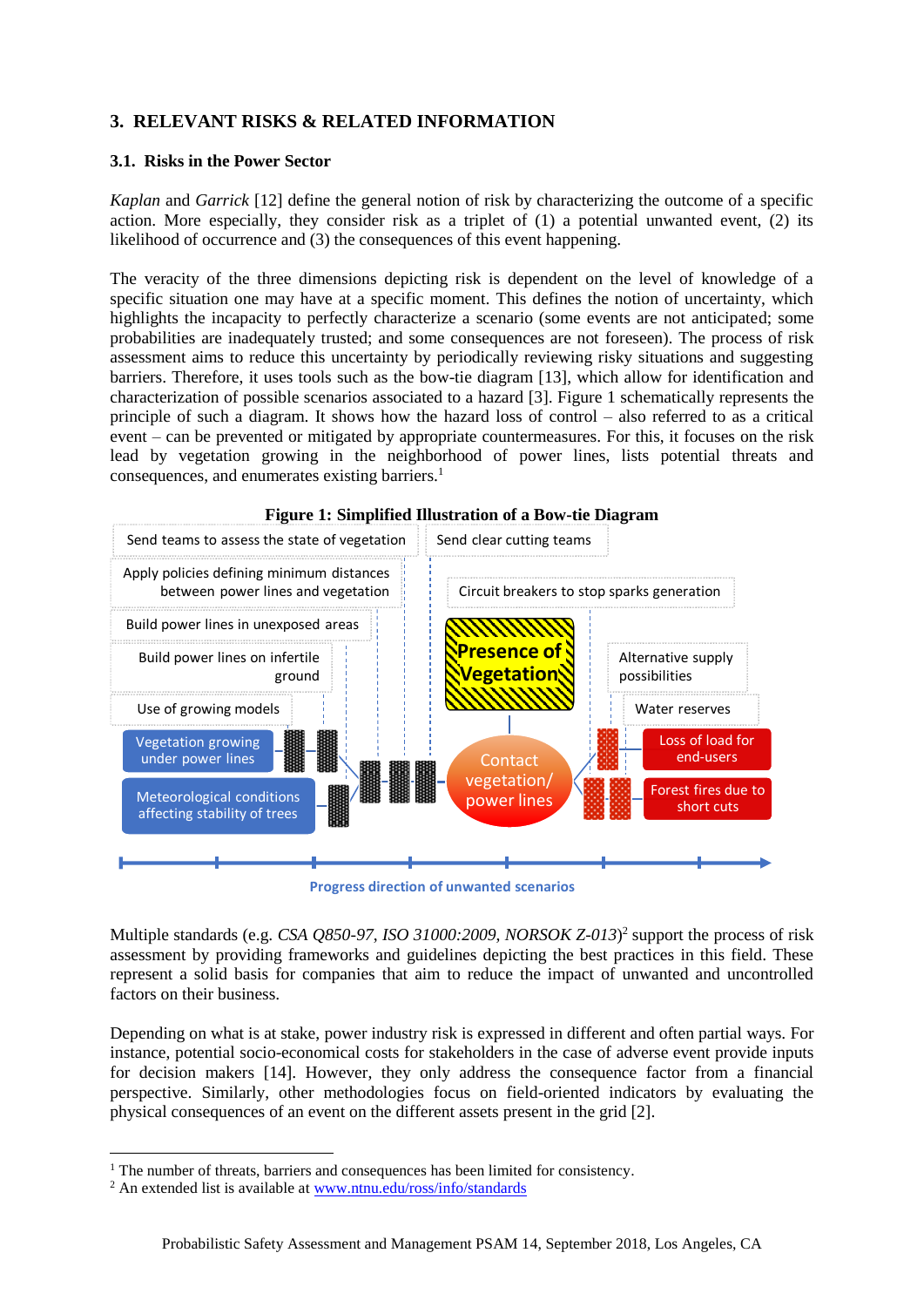Different types of management systems (e.g., energy management systems, asset management systems, outage management systems) have been set up to minimize the occurrence and consequences of negative outcomes, as well as to ensure an optimal demand/supply-storage balance. These tools are related and affect each other's performance. Data management systems reflect the infrastructure lifecycle and are the core information sources to consider in risk monitoring [3]. They allow creating proxies to assess the performance of such countermeasures.

#### **3.2. Shift to Smart Grids**

Guidelines and practices underscore the importance of business knowledge, identification of environmental factors affecting the integrity of facilities, context knowledge of occurred events, information communication, continuous update, and, most importantly, risk reduction. In that sense, Smart Grids represent a great opportunity. Improved information transmission and automatized recovery processes aim to reduce frequency and duration of outages.

Smart Grids imply potential integration of new barriers as well as proxies. Nevertheless, in the current situation, grid companies face compatibility problems and monitoring challenges. Especially, it is difficult to integrate different systems, processes and datasets.

Moreover, Smart Grids may represent further vulnerabilities, which lead to the risk of new unwanted scenarios, such as hacking – key-names in the history of energy-related hacking are Stuxnet (Worm), BlackEnergy (Trojan), Industroyer (malware framework), DragonFly (Hacking group). As the privacy of customers represent a main concern due to the increase of hacking probability, a lot of attention has been given to cyber-security and cyber-attacks when it comes to risk management of Smart Grids.

#### **3.3. The Common Information Model (CIM)**

The *Common Information Model* (CIM) addresses the topic of intersystem communication. It was developed by EPRI in the 90's and aims to enable exchanges of information between the different systems involved in a power grid. It is an object-oriented standard – based on *Unified Modelling Language* (UML) – which aims to represent the different objects of interest, as well as their relations in terms of electric generation, distribution, transmission [15]. The development of this model is ensured by the *IEC Technical Committee 57*, especially through the development of the standards *IEC 61970: Common Information Model (CIM)/Energy Management*, and *IEC 61968: Common Information Model (CIM)/Distribution Management* which are also closely related to the standard *IEC 61850: Power Utility Automation*, focusing on the communication networks and systems in substations and power utility systems. The book of *Uslar et al.* "The Common Information Model CIM" [6] as well as the website of  $\text{IEC}^1$  and the one of the CIM User Group<sup>2</sup> provide an interesting basis for anyone looking for additional documentation on the topic.

The broadening of CIM among stakeholders in the power industry has been facilitated in 2009, as the *European Networks Transmission Operators – Electricity (ENTSO-E)* approved CIM as a standard exchange format. As a broadly accepted model in the field of energy management, the CIM became an important element for the digital connection between datasets. However, acquiring the knowledge enabling to obtain information out of the data lake created remains a challenging task. Moreover, modelling, integration of information, model implementation and result interpretation still require important research progress to be effective.

<sup>1</sup> [www.iec.ch/smartgrid/standards](http://www.iec.ch/smartgrid/standards)

<sup>&</sup>lt;sup>2</sup> [http://cimug.ucaiug.org](http://cimug.ucaiug.org/)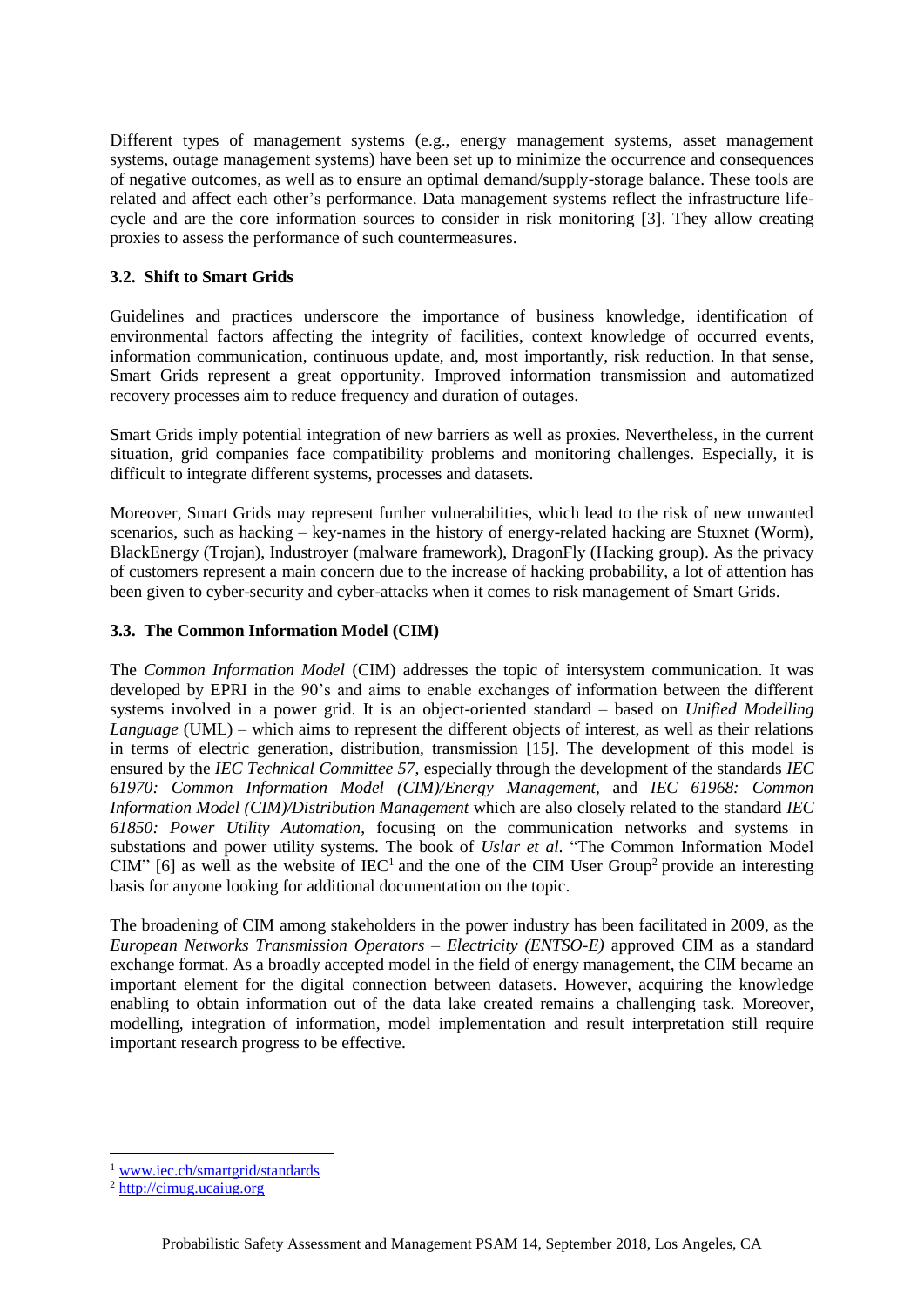#### **3.4. Related Work**

Most of the methods currently used for risk assessment are based on the N-1 criterion [1], [2], [14], [16]–[19]. To paraphrase the sources referenced, this means that the companies in charge of the power transmission or distribution have to be able to ensure full power delivery, even if a main element of their network came to fail. The main downside of such deterministic methods is the lack of flexibility. Fine variations of uncertainty may be disregarded, while binary behavior may be represented by considering all events as equally likely.

Condition based risk assessment and other probabilistic methods represent interesting alternatives. As these methods base their efficiency on the amount of input data, they have logically suffered from poor computing performances of past IT technologies. Recent ICT evolutions led to new relevant projects [2].

Several EU projects (e.g. *AFTER*, *iTesla*, *Umbrella*, *HyRiM*) have focused on the topic of risk in electrical grids. *GARPUR*, one of the most recently completed project (November 2017), focused on asset management policies and outage scheduling assessment. Table 2 lists the main recommendations and calls for new research reported in the different deliverables of the project<sup>1</sup>.

| ${\bf N}^{\circ}$ | <b>Recommendations/Calls for Research</b>                                                                     |
|-------------------|---------------------------------------------------------------------------------------------------------------|
| $\mathbf{1}$      | Collect more asset-related and outage-related data (failure rates, degradation rates, estimation of           |
|                   | expected life time, outage data, context dependent outage data, costs, consequences, impact of pre/post-      |
|                   | event maintenance tasks, restoration rates, failures of corrective controls/actions) to improve currently     |
|                   | applied models.                                                                                               |
| $\overline{2}$    | Add new types of data if the ratio (complexity added/information gained) is interesting; evaluate how         |
|                   | these can be clustered with existing datasets.                                                                |
| $\overline{3}$    | Diversify imagined scenarios; better anticipate future challenging situation; consider large scale as well as |
|                   | more located scenarios (relevant in the context of micro-grids).                                              |
| $\overline{4}$    | Increase the knowledge on smart technologies newly integrated into the grid; analyze the new features         |
|                   | they enable; examine the way they interact with other devices; evaluate the way they should be modelled.      |
| 5                 | Consider environment-affected variable failure rates to better model the effects of slowly evolving           |
|                   | conditions (e.g. pollution, dust, corrosion, vegetation).                                                     |
| $6\,$             | Improve the quality and the availability of the data to gather.                                               |
| $\overline{7}$    | Improve the coordination between Transmission System Operators (TSOs); Improve the coordination               |
|                   | between Distribution System Operators (DSOs); Improve the coordination between TSOs and DSOs.                 |
| $\,8\,$           | Sustain the definition of standards; improve the knowledge-sharing of standards.                              |
| 9                 | Determine the value of potentially unreliable data (in the context of reliability metrics) by applying        |
|                   | sensitivity analyses.                                                                                         |
| 10                | Define frameworks and guidelines for collecting, maintaining, and sharing data and models                     |
| 11                | Deepen the research for the automatization of processes related to risks by using machine learning            |
|                   | techniques.                                                                                                   |
| 12                | Sustain a gradual development, implementation and testing of methods relevant to the definition of a          |
|                   | framework, rather than to wait for a final holistic solution to be proposed.                                  |
| 13                | Develop new tools and sustain the formation of cross-disciplinary experts capable of providing risk-          |
|                   | oriented analyses of heterogeneous datasets.                                                                  |

**Table 2: Main Recommendations/Calls for Research of the** *GARPUR* **Project**

One of the initial and core topics to address is the access to data. As it is also further stated in the literature [10], [16], [17], [20] there is need for research on what type of datasets to gather, as well as a need for clarification on the way to intelligently combine data sources for the improvement of existing models in the field of risk assessment. Nevertheless, no clear guidelines have been found on the way to merge a large number of heterogeneous sources of information for improved risk assessment in the context of power grids - and more especially in the context of Smart Grids.

<sup>1</sup> [www.sintef.no/projectweb/garpur/deliverables](http://www.sintef.no/projectweb/garpur/deliverables)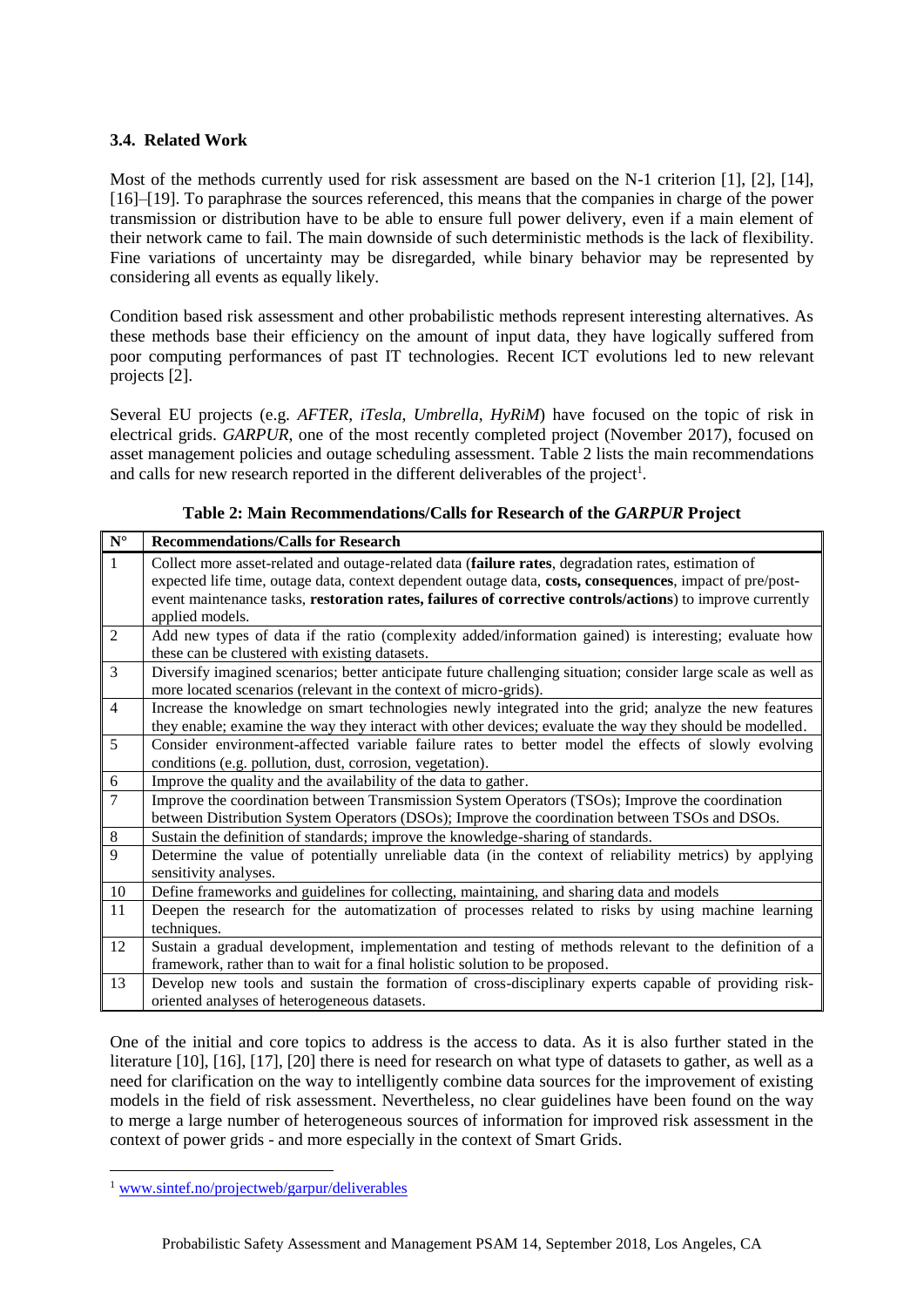The lack of maturity of methods focusing on degradation processes over long time periods and focusing on impact evaluation (positive-negative) of maintenance activities on components life-time highlight furthermore the need for more research in the field of probabilistic methods [1]. In order to provide such knowledge, research needs to focus on the nature of the relations existing between various phenomena and components' behavior to better consider obvious links (e.g. effects of storms on power lines) as well as slighter links (e.g., effects of dust, rust, and pollution on insulating properties) [10] in risk assessment and monitoring.

### **4. INVESTIGATION PROCEDURE**

Considering the situation described and the challenges faced, we aim, with this work, to reduce the gap existing regarding risk assessment in Smart Grids. For this reason, we identify and report a list of data sources that can be used to better characterize risks. Moreover, we intend to highlight the links existing between the different sources in order to understand how the data should later be aggregated.

A deepened review of storm and outage reports, as well as an intensive research among the existing literature and among online websites of power management stakeholders has allowed identifying main elements and factors involved in the emergence of risks, outages and accidents in power grids. This research has enabled to identify main categories of directly related data sources, as well as tools that are used to reduce the severity of such outcomes.

An additional analysis has ultimately consisted in identifying the data sources that could have increased the knowledge level in one of the negative situations encountered, by providing identical, improved or complementary information, compared to the data initially considered.

#### **5. RESULTS**

Data and services initially defined for a specific purpose may lead to additional interesting features [10]. For instance, correlations among datasets enable creation of proxies and finer situation understanding. Table 3 provides a non-exhaustive list of data sources that could be used for more effective risk assessment. It illustrates the benefits of such information when combined with asset management and daily monitoring data from the grid, such as:

- $\alpha$  grid topology  $\&$  asset information (age, location, failure rates, initial life-time models, etc.),
- inspection and maintenance reports (preventive/corrective approaches),
- outage reports (context dependent outage data, consequences, costs),
- customer feedback and crew management decisions,
- power-flow forecasts  $&$  real-time power flow measurements in the grid,
- past, present and future design documents of the power grid.

The two first columns of table 3 identify the field of information considered; the third column highlights a relevant use case and proposes an access to data; and the last column suggests additional datasets to use for supporting the use case highlighted.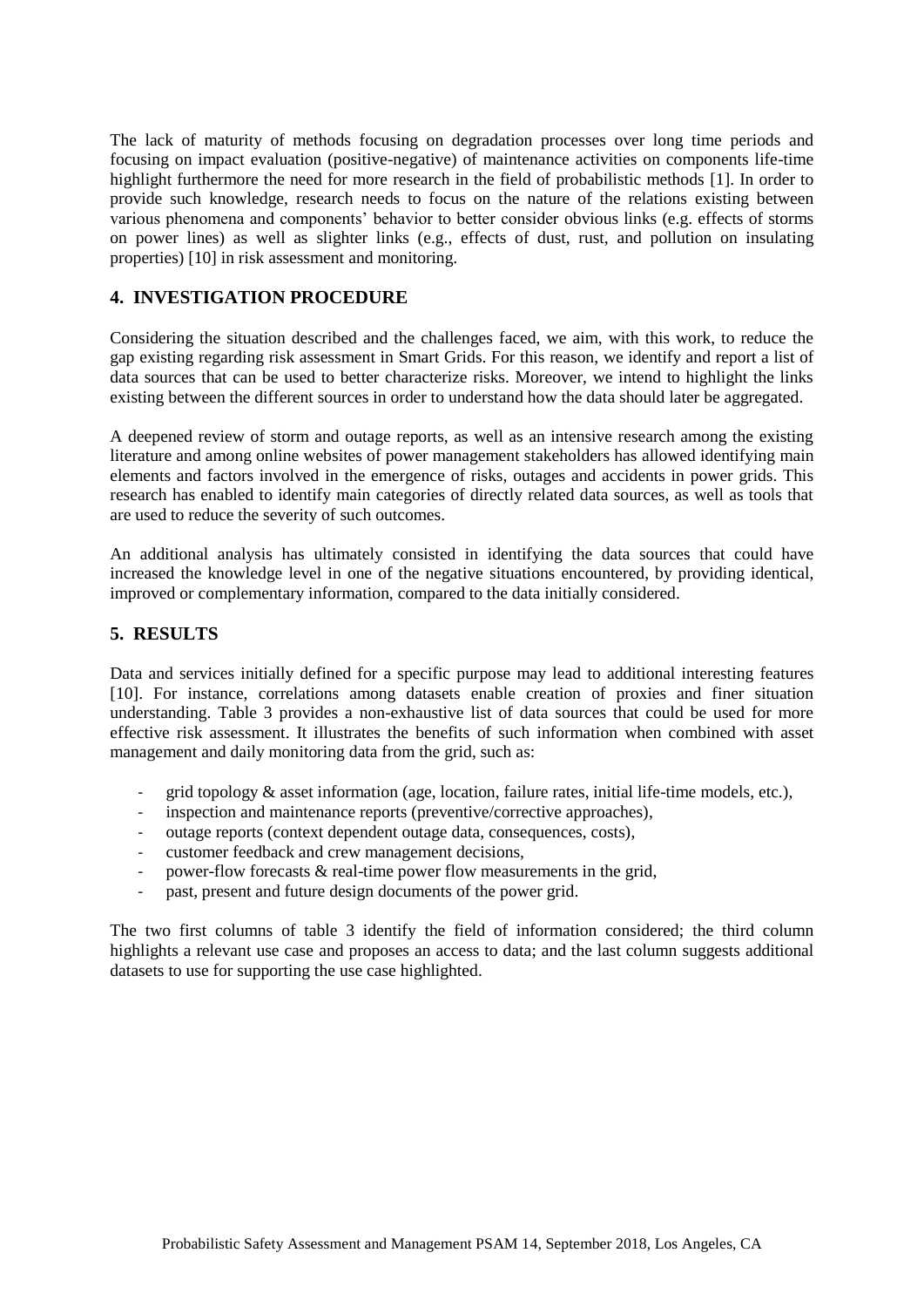| $\overline{\mathbf{N}^{\circ}}$ | <b>Topic</b>                | <b>Use Case</b>                                                                                                                          | <b>Add. Dataset</b>    |
|---------------------------------|-----------------------------|------------------------------------------------------------------------------------------------------------------------------------------|------------------------|
| $\mathbf{A}$                    | Vegetation                  | Anticipate risk induced by trees along power lines using growth<br>models, health analysis and clearcutting reports. Data access:        | B, C, E, F, I,<br>J, Q |
|                                 |                             | https://kilden.nibio.no                                                                                                                  |                        |
| $\, {\bf B}$                    | Meteorological<br>data.     | Historical data: Identify risky areas (wind, ice-rain, etc.) for the<br>planification of power grids - Real-time data/forecasts: Team    | A, C-F, M, N,<br>P     |
|                                 | lightnings                  | management & material supply before and after events (snow, storms,                                                                      |                        |
|                                 |                             | etc.). Data access: www.yr.no, https://api.met.no, www.senorge.no                                                                        |                        |
| $\mathbf C$                     | Satellite                   | Enable real-time & post-event situation analysis; identify potential                                                                     | A, B, D, F, M,         |
|                                 | images                      | location of outages. Data access: https://open.nasa.gov,                                                                                 | N                      |
|                                 |                             | https://scihub.copernicus.eu                                                                                                             |                        |
| $\mathbf D$                     | Region                      | Evaluate risk level due to landslides, avalanches, floods, earthquakes,                                                                  | $A-C, E, F$            |
|                                 | dependent                   | hurricanes, etc., for the planification of power grids. Data access:                                                                     |                        |
|                                 | disaster data               | https://atlas.nve.no                                                                                                                     |                        |
| ${\bf E}$                       | Climate                     | Anticipate snow melting for dams' reserves; Anticipate pests                                                                             | B, C, F, I, M,         |
|                                 | change<br>forecasts         | migrations. Data access: https://climate.copernicus.eu/seasonal-<br>forecasts                                                            | N, Q                   |
| ${\bf F}$                       | Terrain model,              | Anticipate evolution of streams and random water flows during floods;                                                                    | A-E, J, N, P,          |
|                                 | mineral                     | prevent short-circuits due to salinity. Data access:                                                                                     | Q                      |
|                                 | composition                 | https://hoydedata.no/                                                                                                                    |                        |
| $\mathbf G$                     | Forest fires                | Historical data: Identify risky areas for the planification of power                                                                     | A-C, E, F, H,          |
|                                 |                             | grids - Real-time data/forecasts: Team management & material                                                                             | I, M, N, Q             |
|                                 |                             | supply during and after events. Data access:                                                                                             |                        |
|                                 |                             | http://gwis.jrc.ec.europa.eu/                                                                                                            |                        |
| $\boldsymbol{\mathrm{H}}$       | Pollution, dust,            | Evaluate short-circuit probabilities and degradation due to aggressive                                                                   | B, C, M, N, P,         |
|                                 | smoke                       | chemicals [18], [21]. Data access: www.environment.no                                                                                    | Q, S                   |
| $\mathbf I$                     | Animals,                    | Predict species migrations to estimate and respond to risk induced by                                                                    | A-C, E, H, M,          |
|                                 | insects &<br>fungi          | animals coming in contact with electrical components (e.g. birds,<br>squirrels) [22] or by pests deteriorating the infrastructures. Data | N, P, Q, S             |
|                                 |                             | access: https://gd.eppo.int/                                                                                                             |                        |
| $\bf J$                         | Laws &                      | Anticipate security requirements. Data access: List of standards,                                                                        | B, D, E, H, K,         |
|                                 | standards                   | national/international regulations                                                                                                       | $L, O, Q-S$            |
| $\bf K$                         | Union trade                 | Anticipate strikes. Data access: Internal data                                                                                           | J, L, M, O, R,         |
|                                 | contest                     |                                                                                                                                          | S                      |
| $\mathbf L$                     | Security and                | Protection against potential espionage/sabotage/terrorism [16], [21].                                                                    | $C, K, M-R$            |
|                                 | surveillance                | Data access: Internal data, external audit reports, national security                                                                    |                        |
| $\mathbf M$                     | Social                      | reports<br>Anticipate risks due to social contest (organization of protest-events),                                                      | J-L, N, Q-S            |
|                                 | networks                    | detect/locate outages with clusters of dissatisfaction-hashtags, manage                                                                  |                        |
|                                 |                             | emergency-related outages (live messages, pictures and videos). Data                                                                     |                        |
|                                 |                             | access: Public feed API (Facebook), PowerTrack API (Twitter)                                                                             |                        |
| ${\bf N}$                       | Collaborative               | Increase risk-related knowledge thanks to voluntary contribution of                                                                      | $B-D, M, Q$            |
|                                 | platforms                   | anonym public. Data access: www.regobs.no                                                                                                |                        |
| $\mathbf O$                     | Market,                     | Anticipate partners/customers behaviour due to market price                                                                              | B, G, J-M, R,          |
|                                 | finance                     | fluctuations. Data access: Internal/partner/customer data                                                                                | S                      |
| ${\bf P}$                       | Simulated                   | Improve risk models thanks to simulated environments and simulated                                                                       | B, D, F, Q             |
|                                 | environment                 | data. Data access: Internal/partner/customer data                                                                                        |                        |
| Q                               | Open-access<br>data sources | Improve company's knowledge thanks to open-data politics of<br>governments and external companies. Data access: https://open-            |                        |
|                                 |                             | power-system-data.org, https://rte-opendata.opendatasoft.com,                                                                            |                        |
|                                 |                             | https://transparency.entsoe.eu, www.data.gov                                                                                             |                        |
| ${\bf R}$                       | Geo-political               | Anticipate variations of power costs and consumption due to geo-                                                                         | J, L, M                |
|                                 | information                 | political conflicts (e.g., Europe and its dependency to Russian gas).                                                                    |                        |
|                                 |                             | Data access: Various newspapers & other media                                                                                            |                        |
| ${\bf S}$                       | Other energy                | Anticipate variation of power costs and consumption due to                                                                               | B-G, J-O, Q,           |
|                                 | related data                | outages/problems in other energy utilities (e.g., explosion on a gas                                                                     | R                      |
|                                 |                             | pipeline during the winter which leads to a pic of power consumption                                                                     |                        |
|                                 |                             | [21]). Data access: Internal/partner data, media                                                                                         |                        |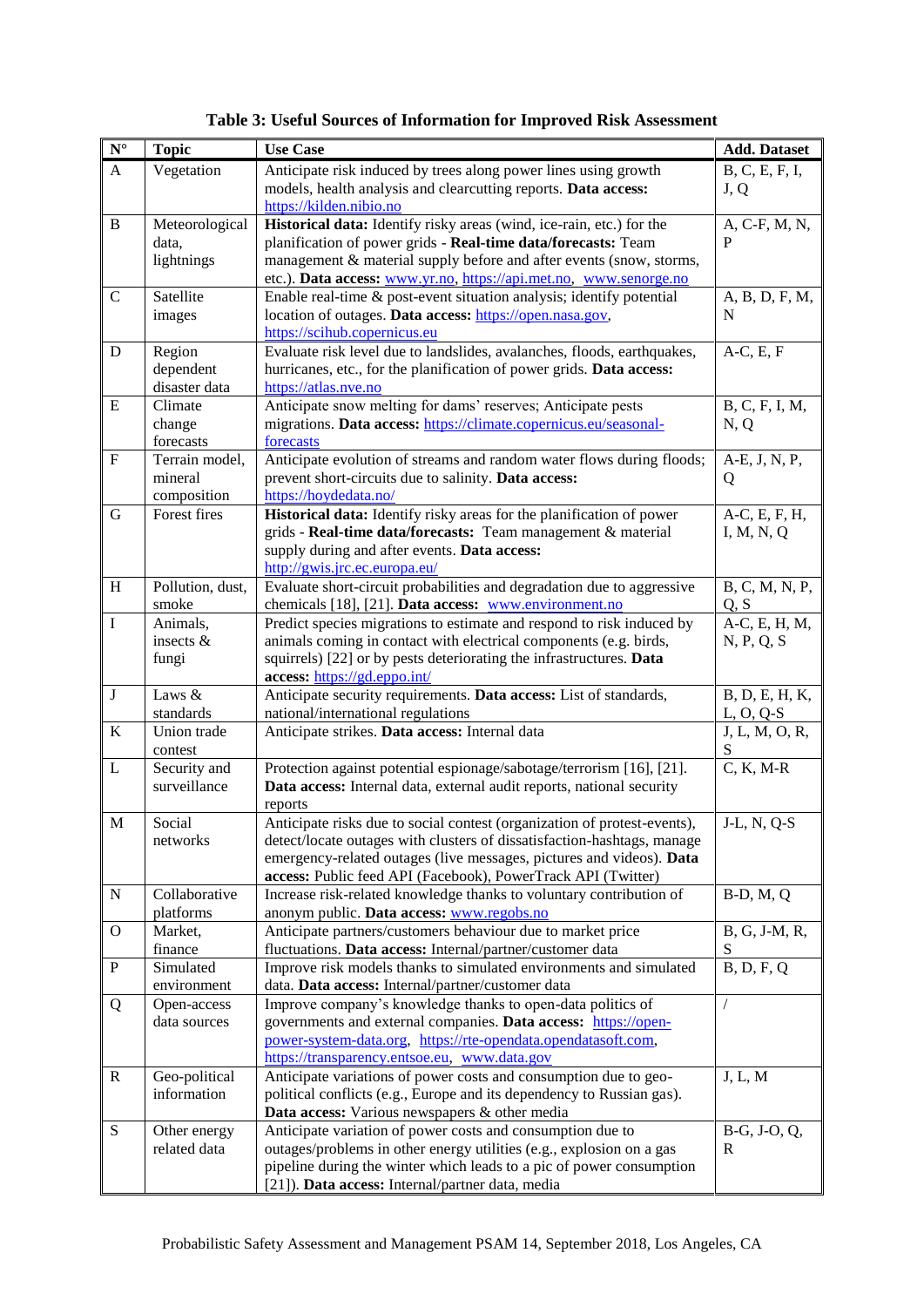#### **6. DISCUSSION**

The results highlight the plurality of data sources that can actually be relevant for risk assessment. Doing so, they enable to imagine the diversity of existing possibilities for the creation of proxies; which is a main asset for the increase of resilience in a power grid. The sample of suggested scenarios also highlights the plurality of the applications a data source can be useful for. Future work will need to focus on additional scenarios and need to look for more links across the datasets. This implies crossdisciplinary teams and the possibility to access and exchange datasets among the principal stakeholders.

It should be mentioned that the order in the table does not reflect the importance level of the data sources for the estimation of risk level, which is a matter of geographical localization and contextual configuration. Moreover, for the purpose of this work, a focus has been set on data relevant for a Norwegian power company. Some of the datasets suggested are thus not directly relevant for companies located outside of Norway and additional sources of information would have to be found in such circumstances. Finally, it is known to the authors that there is already room for optimization in the manipulation of the data used for asset management and daily monitoring. As, in such a case, the focus has to be set on the model and not on the access of data – which goes beyond the scope of this paper – this task has not been further deepened here.

Even if some online sources of information are known to be relatively less reliable (especially social networks and collaborative platforms) we stress that such sources should not be ignored for risk assessment, but rather integrated with precautionary methods enabling to estimate the value of the information before adding it into the models.

The manual combination of datasets described in this work is a pre-step for automated merging, which is relevant in the context of machine learning. However, further work still needs to be addressed before accessing to this automatization phase. A focus has especially to be set on aggregation models, which will enable to provide the first outputs directly utilizable by decision makers for the management of the power grids. This implies nevertheless to overcome many remaining challenges (variety of temporal resolutions/boundaries, variety of spatial resolutions/boundaries, restriction policies for data access, etc.) and calls for further research regarding data management solutions in Smart Grids.

#### **7. CONCLUSION**

Smart Grids have shown to be particularly promising. They come nevertheless with numerous challenges, from which we listed the most important ones. In this paper, we mentioned multiple relevant projects and publications focusing on risk assessment in modern power grids. We also brought forward a wide range of types of data sources that should be considered in this context and suggested different scenarios utilizing such sources of information to reduce the global level of risks in electrical grids. We finally highlighted which data sources could be combined to obtain more accurate estimations of actual risk levels existing in a real-world situation in the framework of Smart Grids.

With our work, we provide pieces/elements for the construction of a framework supporting better decision making in the management of risk in modern power grids. In order to provide actionable intelligence, there is nevertheless a need for better sharing of best practices and for better sharing of data. This will enable the principal stakeholders to get a more accurate overview of their infrastructures and so to better make decisions when it comes to risk management in their power grids.